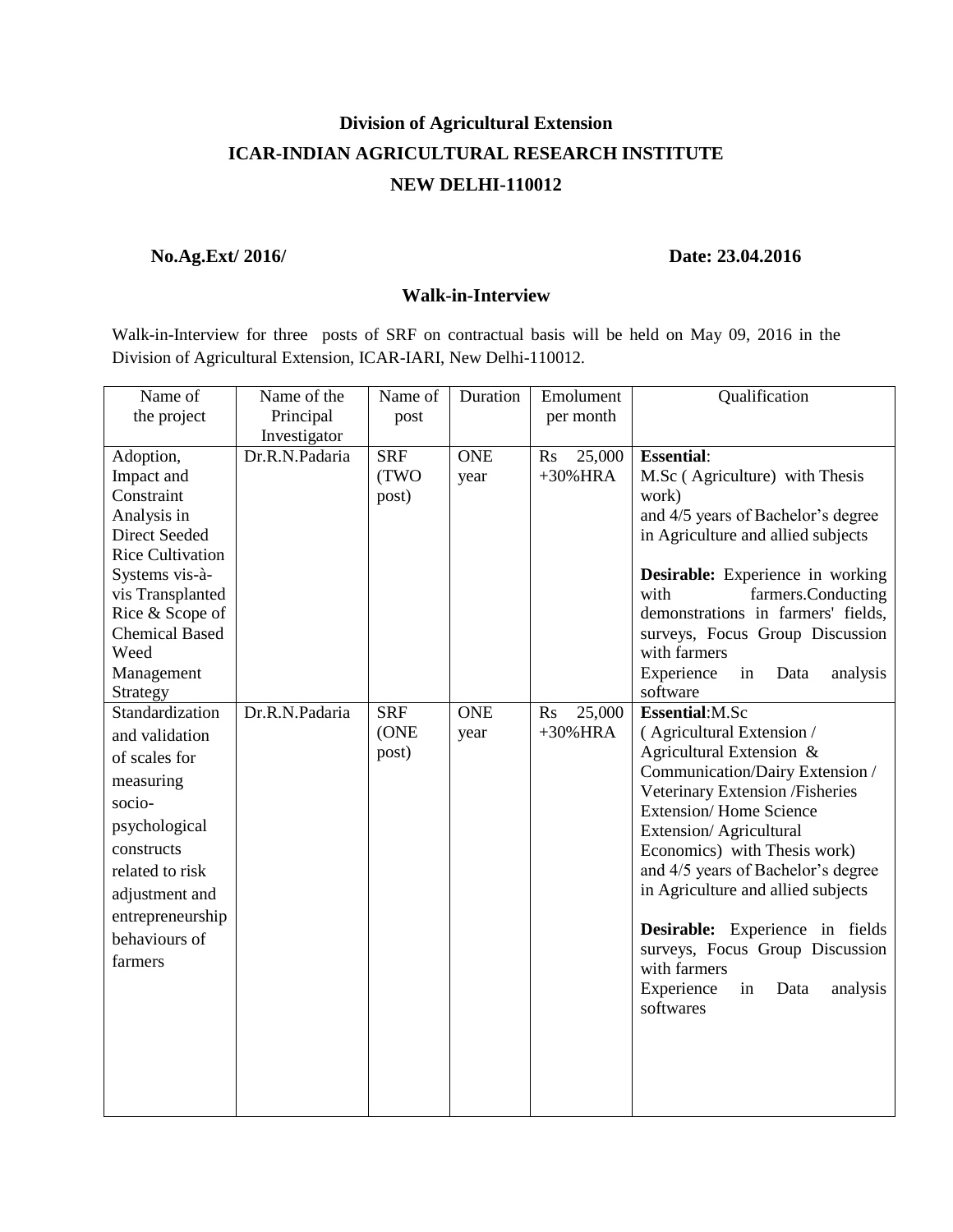#### **Terms and conditions:**

- 1.The age limit is 35 years for men and 40 years for women (with relaxation in case of SC/ST/OBC and as per existing rules) on the date of interview. The candidate must have completed his/her M.Sc degree and should be able to produce at least provisional Certificate.
- 2.The candidate must produce No-Objection Certificate from his/her organization for appearing at the interview and joining the post on selection.
- 3.The candidates reporting after 12 noon May 09, 2016 will not be considered for interview.
- 4.The appointments may be terminated at any time without notice or assigning any reason thereof. The SRF may also leave the assignment, on their own, by giving one month notice. At the end of the contracted period, the SRF will have no right to claim any employment or engagement in ICAR.
- 5.No TA/DA will be paid for attending the interview.
- 6.The SRFs will not be entitled for any regular leave. The SRF are allowed to have CL and RH from time to time, not exceeding 10 days in a year. The SRFs are full time worker and are required to adhere to the administrative, financial and disciplinary regulations of IARI, hence regular attendance of the SRF will be maintained by keeping an attendance register.
- 7.The candidate must bring a copy of bio-data giving full particulars along with original certificates, attested photocopies of all required certificate from matriculation and a copy of recent passport size photograph and certificate in original with them which can be submitted at the time of interview.
- 8.The candidate intending to appear in the interview may require to declare that if any of his/her near or distant relative is an employee of ICAR/IARI and has to declare his/her name, designation, nature of duties, and relationship in writing in advance.
- 9.The above fellowship/posts are purely temporary/provisional and offered for one year for SRF on contractual basis. The tenure of appointment may increase depending upon the tenure of the project.
- 10. The selected candidates shall not claim for regular appointments at this institute as the positions are coterminus with respective project.

**(R.N.Padaria)**

### **Principal Scientist**

### **Copy to:**

- 1. PA to JD (R)/ JD (A), IARI, New Delhi-12
- 2. In-Charge AKMU, IARI with request to upload the same on IARI website
- 3. Notice Board, Division of Agricultural Extension, IARI, New Delhi-12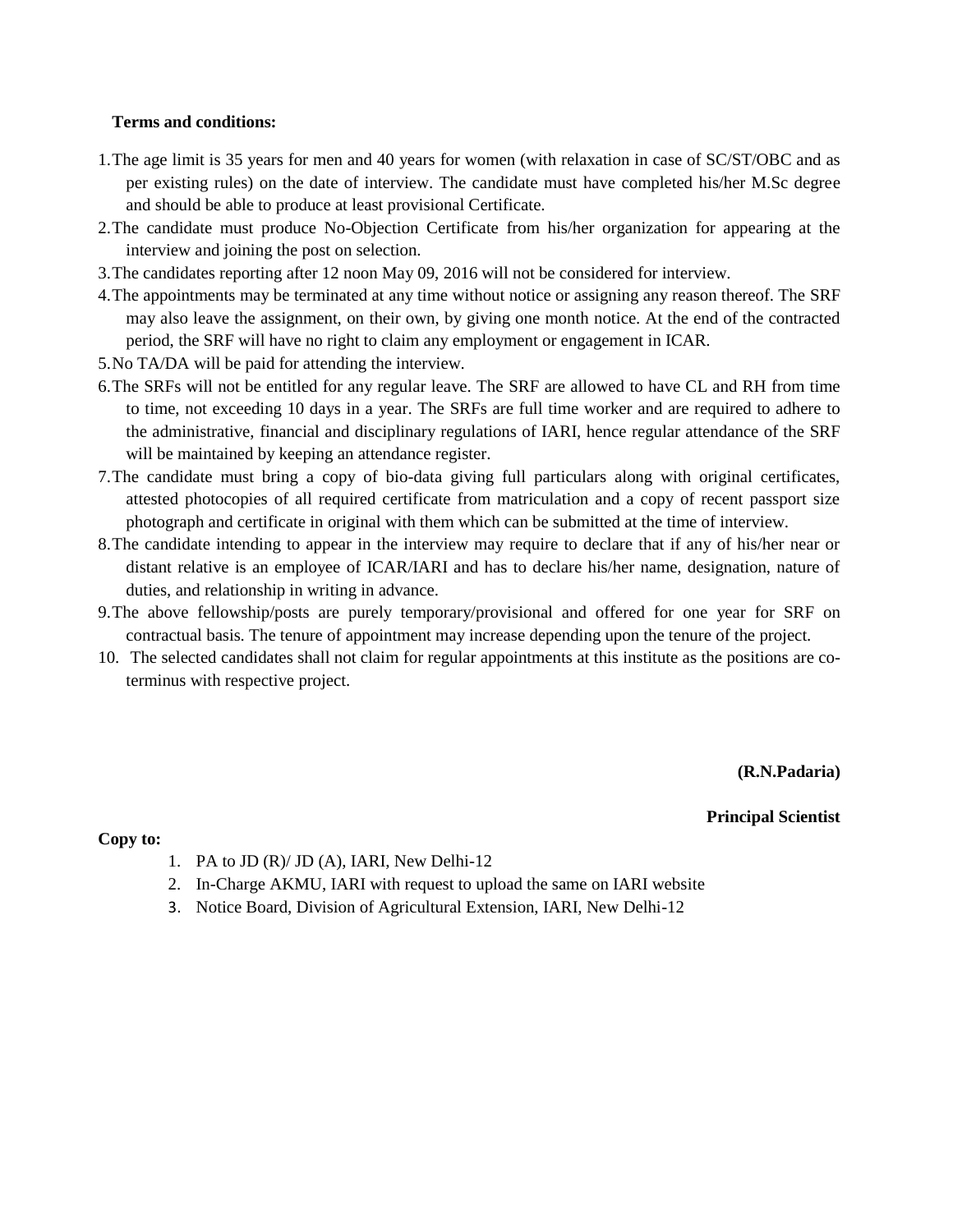# **कृषष प्रसार संभाग आई.सी.ए.आर.- भारतीय कृषष अनुसन्धान संस्थान नई ददल्ऱी**

सं.एजी.एक्सटेंशन/2016/ दिनांक 23-04.2016

## **चऱ साऺात्कार**

वरिष्ठ शोध अध्येता के तीन पदों के लिये दिनांक 09-05-2016 को कृषि प्रसार संभाग में चल साक्षात्कार का आयोजन किया जा रहा है |

| परियोजना का                                                                                                                                                                                                     | प्रधान अन्वेषक          | पद का नाम                       | समयावधि | वेतन प्रतिमाह                 | अर्हता                                                                                                                                                                                                                                                                                                                                                                                                     |
|-----------------------------------------------------------------------------------------------------------------------------------------------------------------------------------------------------------------|-------------------------|---------------------------------|---------|-------------------------------|------------------------------------------------------------------------------------------------------------------------------------------------------------------------------------------------------------------------------------------------------------------------------------------------------------------------------------------------------------------------------------------------------------|
| नाम                                                                                                                                                                                                             | का नाम                  |                                 |         |                               |                                                                                                                                                                                                                                                                                                                                                                                                            |
| Adoption, Impact<br>and Constraint<br>Analysis in Direct<br>Seeded Rice<br>Cultivation<br>System vis-a-vis<br><b>Transplanted Rice</b><br>& Scope of<br><b>Chemical Based</b><br>Weed<br>Management<br>Strategy | डॉ.<br>आर.एन<br>पडारिया | वरिष्ट<br>शोध<br>अध्येता (२ पद) | एक वर्ष | २५०००+३०<br>रु.<br>% एच.आर.ए. | आवश्यक- एम.एससी<br>(कृषि) (थेसिस कार्य<br>के साथ) के साथ-<br>8/9<br>वर्ष<br>साथ<br>कृषिस्नातक उपाधि<br>वांछनीय-<br>किसानों<br>के साथ कार्य करने<br>का अनुभव<br>सर्वे तथा किसानों के<br>साथ समूह परिचर्चा                                                                                                                                                                                                   |
|                                                                                                                                                                                                                 |                         |                                 |         |                               | और आँकड़ा ( डाटा)<br>आंकलन का अनूभव                                                                                                                                                                                                                                                                                                                                                                        |
| Standardization<br>validation<br>and<br>of<br>scales<br>for<br>measuring<br>socio-<br>psychological<br>constructs<br>related to risk<br>adjustment and<br>entrepreneurship<br>behaviours<br>of<br>farmers       | डॉ.<br>आर.एन<br>पडारिया | वरिष्ट<br>शोध<br>अध्येता (१ पद) | एक वर्ष | 54000+30<br>रु.<br>% एच.आर.ए. | <b>आवश्यक-</b> एम.एससी<br>(कृषि प्रसार/<br>कृषि<br>प्रसार<br>एवं<br>कम्युनिकेशन<br>डेरी<br>प्रसार /मतस्य प्रसार/<br>वेटेरिनरी प्रसार/ गृह<br>विज्ञानं प्रसार/ कृषि<br>अर्थशास्त्र<br>(थेसिस<br>कार्य के साथ)<br>के<br>साथ-साथ ४/५ वर्ष<br>कृषिस्नातक उपाधि<br><b>वांछनीय-</b> किसानों<br>के साथ कार्य करने<br>का अनुभव<br>सर्वे तथा किसानों के<br>साथ समूह परिचर्चा<br>और आँकड़ा ( डाटा)<br>आंकलन का अन्औव |